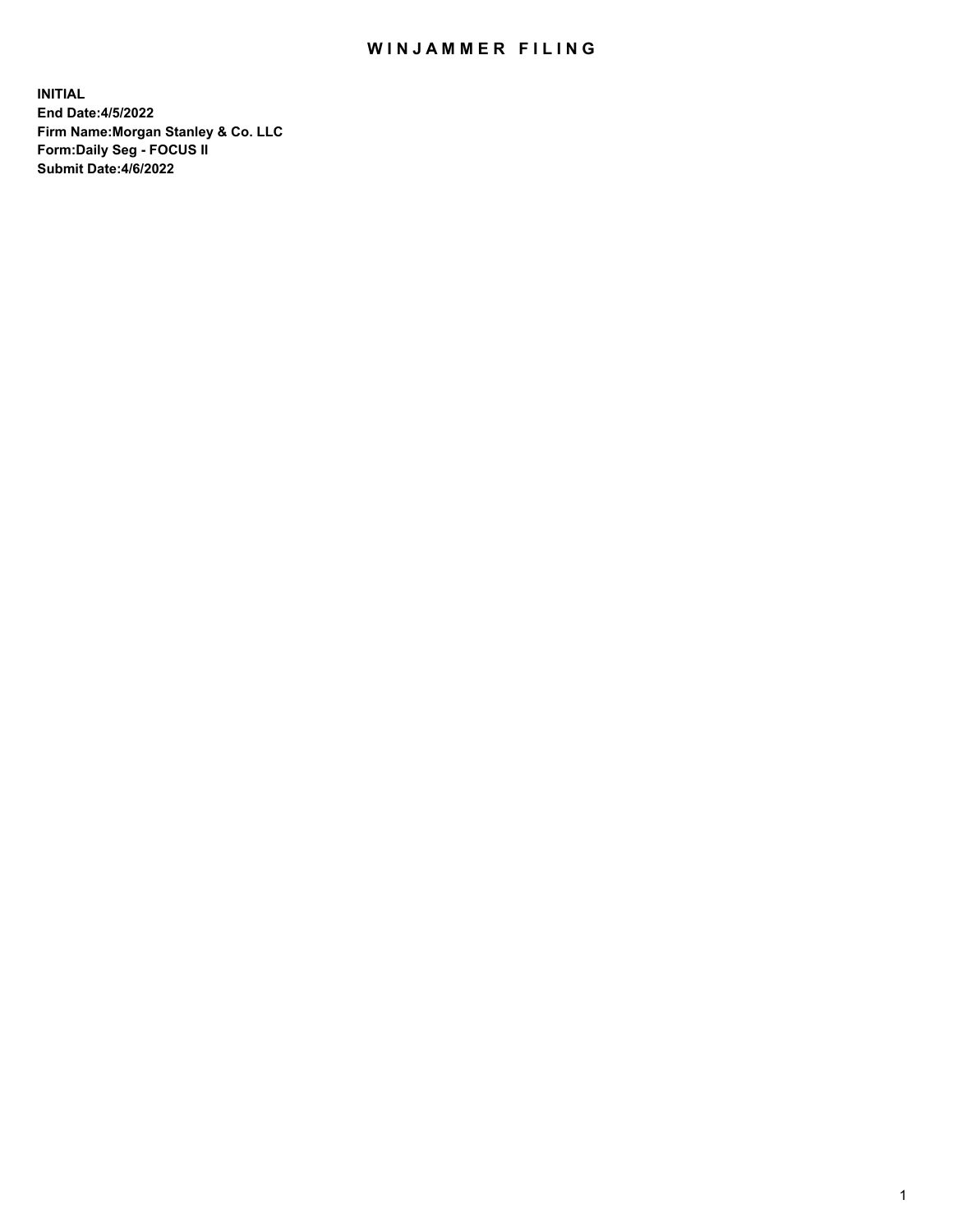**INITIAL End Date:4/5/2022 Firm Name:Morgan Stanley & Co. LLC Form:Daily Seg - FOCUS II Submit Date:4/6/2022 Daily Segregation - Cover Page**

| Name of Company                                                                                                                                                                                                                                                                                                                | <b>Morgan Stanley &amp; Co. LLC</b>                    |
|--------------------------------------------------------------------------------------------------------------------------------------------------------------------------------------------------------------------------------------------------------------------------------------------------------------------------------|--------------------------------------------------------|
| <b>Contact Name</b>                                                                                                                                                                                                                                                                                                            | <b>Ikram Shah</b>                                      |
| <b>Contact Phone Number</b>                                                                                                                                                                                                                                                                                                    | 212-276-0963                                           |
| <b>Contact Email Address</b>                                                                                                                                                                                                                                                                                                   | Ikram.shah@morganstanley.com                           |
| FCM's Customer Segregated Funds Residual Interest Target (choose one):<br>a. Minimum dollar amount: : or<br>b. Minimum percentage of customer segregated funds required:%; or<br>c. Dollar amount range between: and; or<br>d. Percentage range of customer segregated funds required between:% and%.                          | 235,000,000<br><u>0</u><br><u>00</u><br><u>00</u>      |
| FCM's Customer Secured Amount Funds Residual Interest Target (choose one):<br>a. Minimum dollar amount: ; or<br>b. Minimum percentage of customer secured funds required:%; or<br>c. Dollar amount range between: and; or<br>d. Percentage range of customer secured funds required between:% and%.                            | 140,000,000<br><u>0</u><br><u>00</u><br>0 <sub>0</sub> |
| FCM's Cleared Swaps Customer Collateral Residual Interest Target (choose one):<br>a. Minimum dollar amount: ; or<br>b. Minimum percentage of cleared swaps customer collateral required:% ; or<br>c. Dollar amount range between: and; or<br>d. Percentage range of cleared swaps customer collateral required between:% and%. | 92,000,000<br><u>0</u><br><u>00</u><br>00              |

Attach supporting documents CH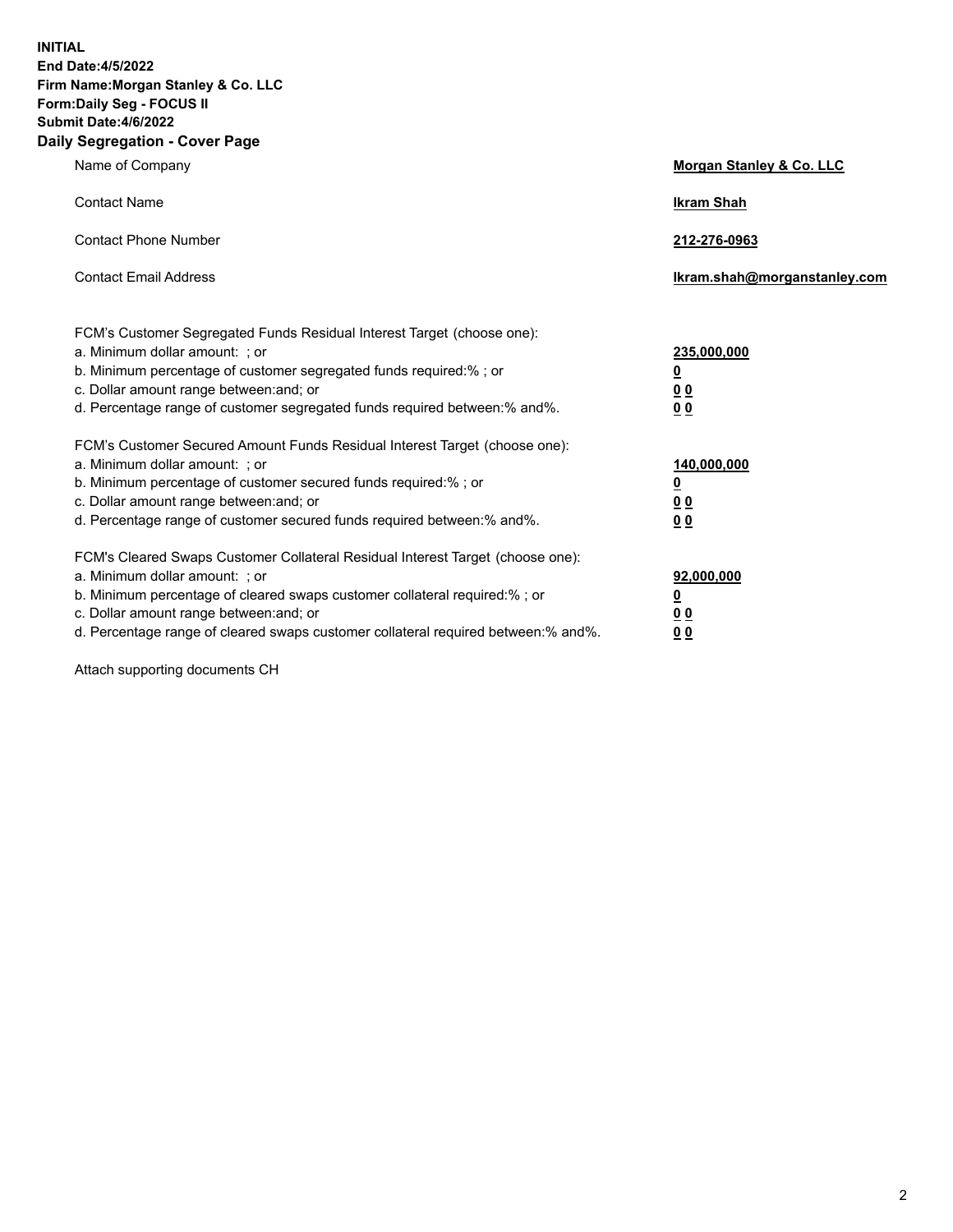| <b>INITIAL</b> | <b>End Date:4/5/2022</b><br>Firm Name: Morgan Stanley & Co. LLC<br>Form: Daily Seg - FOCUS II<br><b>Submit Date: 4/6/2022</b><br><b>Daily Segregation - Secured Amounts</b>                                             |                                                                                     |
|----------------|-------------------------------------------------------------------------------------------------------------------------------------------------------------------------------------------------------------------------|-------------------------------------------------------------------------------------|
|                | Foreign Futures and Foreign Options Secured Amounts<br>Amount required to be set aside pursuant to law, rule or regulation of a foreign<br>government or a rule of a self-regulatory organization authorized thereunder | $0$ [7305]                                                                          |
| 1.             | Net ledger balance - Foreign Futures and Foreign Option Trading - All Customers<br>A. Cash                                                                                                                              | 4,552,394,347 [7315]                                                                |
| 2.<br>3.       | B. Securities (at market)<br>Net unrealized profit (loss) in open futures contracts traded on a foreign board of trade<br>Exchange traded options                                                                       | 2,296,046,382 [7317]<br>2,364,042,137 [7325]                                        |
| 4.             | a. Market value of open option contracts purchased on a foreign board of trade<br>b. Market value of open contracts granted (sold) on a foreign board of trade<br>Net equity (deficit) (add lines 1. 2. and 3.)         | 80,912,385 [7335]<br>$-62,892,169$ [7337]                                           |
| 5.             | Account liquidating to a deficit and account with a debit balances - gross amount<br>Less: amount offset by customer owned securities                                                                                   | 9,230,503,082 [7345]<br>63,799,158 [7351]<br>-60,099,937 [7352] 3,699,221<br>[7354] |
| 6.             | Amount required to be set aside as the secured amount - Net Liquidating Equity<br>Method (add lines 4 and 5)                                                                                                            | 9,234,202,303 [7355]                                                                |
| 7.             | Greater of amount required to be set aside pursuant to foreign jurisdiction (above) or line<br>6.                                                                                                                       | 9,234,202,303 [7360]                                                                |
| 1.             | FUNDS DEPOSITED IN SEPARATE REGULATION 30.7 ACCOUNTS<br>Cash in banks                                                                                                                                                   |                                                                                     |
|                | A. Banks located in the United States<br>B. Other banks qualified under Regulation 30.7                                                                                                                                 | 190,540,669 [7500]<br>290,503,169 [7520] 481,043,838<br>[7530]                      |
| 2.             | Securities                                                                                                                                                                                                              |                                                                                     |
|                | A. In safekeeping with banks located in the United States<br>B. In safekeeping with other banks qualified under Regulation 30.7                                                                                         | 1,079,238,499 [7540]<br>82,036,628 [7560] 1,161,275,127<br>[7570]                   |
| 3.             | Equities with registered futures commission merchants                                                                                                                                                                   |                                                                                     |
|                | A. Cash                                                                                                                                                                                                                 | 29,652,362 [7580]                                                                   |
|                | <b>B.</b> Securities<br>C. Unrealized gain (loss) on open futures contracts                                                                                                                                             | $0$ [7590]<br>2,609,483 [7600]                                                      |
|                | D. Value of long option contracts                                                                                                                                                                                       | $0$ [7610]                                                                          |
|                | E. Value of short option contracts                                                                                                                                                                                      | <u>0</u> [7615] 32,261,845 [7620]                                                   |
| 4.             | Amounts held by clearing organizations of foreign boards of trade                                                                                                                                                       |                                                                                     |
|                | A. Cash                                                                                                                                                                                                                 | $0$ [7640]                                                                          |
|                | <b>B.</b> Securities                                                                                                                                                                                                    | $0$ [7650]                                                                          |
|                | C. Amount due to (from) clearing organization - daily variation                                                                                                                                                         | $0$ [7660]                                                                          |
|                | D. Value of long option contracts                                                                                                                                                                                       | 0 <sup>[7670]</sup>                                                                 |
| 5.             | E. Value of short option contracts                                                                                                                                                                                      | 0 [7675] 0 [7680]                                                                   |
|                | Amounts held by members of foreign boards of trade<br>A. Cash                                                                                                                                                           | 4,262,159,229 [7700]                                                                |
|                | <b>B.</b> Securities                                                                                                                                                                                                    | 1,134,771,255 [7710]                                                                |
|                | C. Unrealized gain (loss) on open futures contracts                                                                                                                                                                     | 2,361,432,654 [7720]                                                                |
|                | D. Value of long option contracts                                                                                                                                                                                       | 80,912,385 [7730]                                                                   |
|                | E. Value of short option contracts                                                                                                                                                                                      | -62,892,169 [7735] 7,776,383,354<br>[7740]                                          |
| 6.             | Amounts with other depositories designated by a foreign board of trade                                                                                                                                                  | $0$ [7760]                                                                          |
| 7.             | Segregated funds on hand                                                                                                                                                                                                | $0$ [7765]                                                                          |
| 8.             | Total funds in separate section 30.7 accounts                                                                                                                                                                           | 9,450,964,164 [7770]                                                                |
| 9.             | Excess (deficiency) Set Aside for Secured Amount (subtract line 7 Secured Statement                                                                                                                                     | 216,761,861 [7380]                                                                  |

- 9. Excess (deficiency) Set Aside for Secured Amount (subtract line 7 Secured Statement Page 1 from Line 8)
- 10. Management Target Amount for Excess funds in separate section 30.7 accounts **140,000,000** [7780]
- 11. Excess (deficiency) funds in separate 30.7 accounts over (under) Management Target **76,761,861** [7785]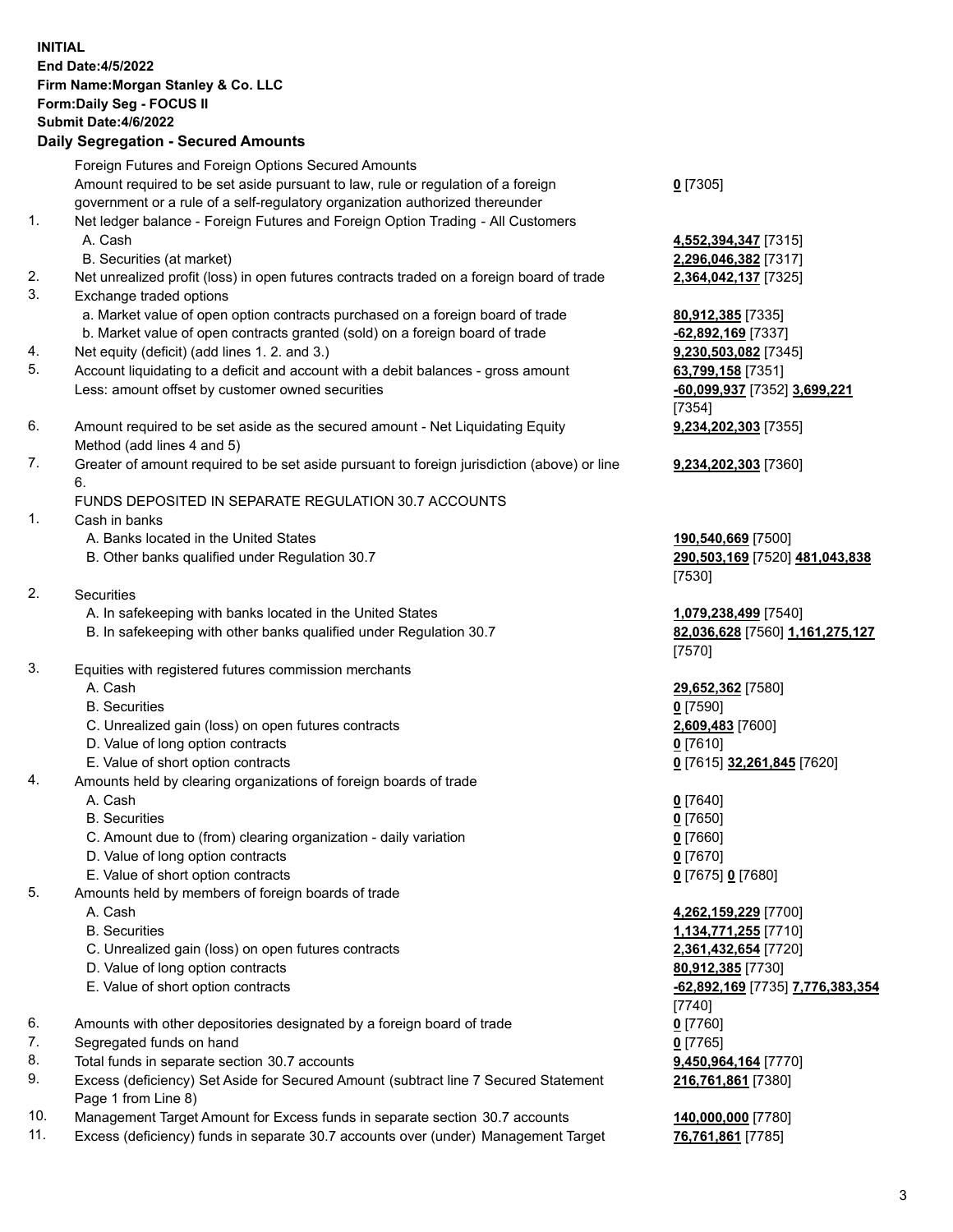**INITIAL End Date:4/5/2022 Firm Name:Morgan Stanley & Co. LLC Form:Daily Seg - FOCUS II Submit Date:4/6/2022 Daily Segregation - Segregation Statement** SEGREGATION REQUIREMENTS(Section 4d(2) of the CEAct) 1. Net ledger balance A. Cash **15,268,422,850** [7010] B. Securities (at market) **8,510,254,873** [7020] 2. Net unrealized profit (loss) in open futures contracts traded on a contract market **2,142,288,205** [7030] 3. Exchange traded options A. Add market value of open option contracts purchased on a contract market **2,376,671,181** [7032] B. Deduct market value of open option contracts granted (sold) on a contract market **-1,580,283,937** [7033] 4. Net equity (deficit) (add lines 1, 2 and 3) **26,717,353,172** [7040] 5. Accounts liquidating to a deficit and accounts with debit balances - gross amount **1,179,087,779** [7045] Less: amount offset by customer securities **-1,177,572,828** [7047] **1,514,951** [7050] 6. Amount required to be segregated (add lines 4 and 5) **26,718,868,123** [7060] FUNDS IN SEGREGATED ACCOUNTS 7. Deposited in segregated funds bank accounts A. Cash **1,430,522,564** [7070] B. Securities representing investments of customers' funds (at market) **0** [7080] C. Securities held for particular customers or option customers in lieu of cash (at market) **2,753,987,706** [7090] 8. Margins on deposit with derivatives clearing organizations of contract markets A. Cash **16,477,819,202** [7100] B. Securities representing investments of customers' funds (at market) **0** [7110] C. Securities held for particular customers or option customers in lieu of cash (at market) **5,593,864,755** [7120] 9. Net settlement from (to) derivatives clearing organizations of contract markets **-137,817,431** [7130] 10. Exchange traded options A. Value of open long option contracts **2,376,671,181** [7132] B. Value of open short option contracts **-1,580,283,937** [7133] 11. Net equities with other FCMs A. Net liquidating equity **27,553,692** [7140] B. Securities representing investments of customers' funds (at market) **0** [7160] C. Securities held for particular customers or option customers in lieu of cash (at market) **0** [7170] 12. Segregated funds on hand **162,402,412** [7150] 13. Total amount in segregation (add lines 7 through 12) **27,104,720,144** [7180] 14. Excess (deficiency) funds in segregation (subtract line 6 from line 13) **385,852,021** [7190] 15. Management Target Amount for Excess funds in segregation **235,000,000** [7194]

16. Excess (deficiency) funds in segregation over (under) Management Target Amount Excess

**150,852,021** [7198]